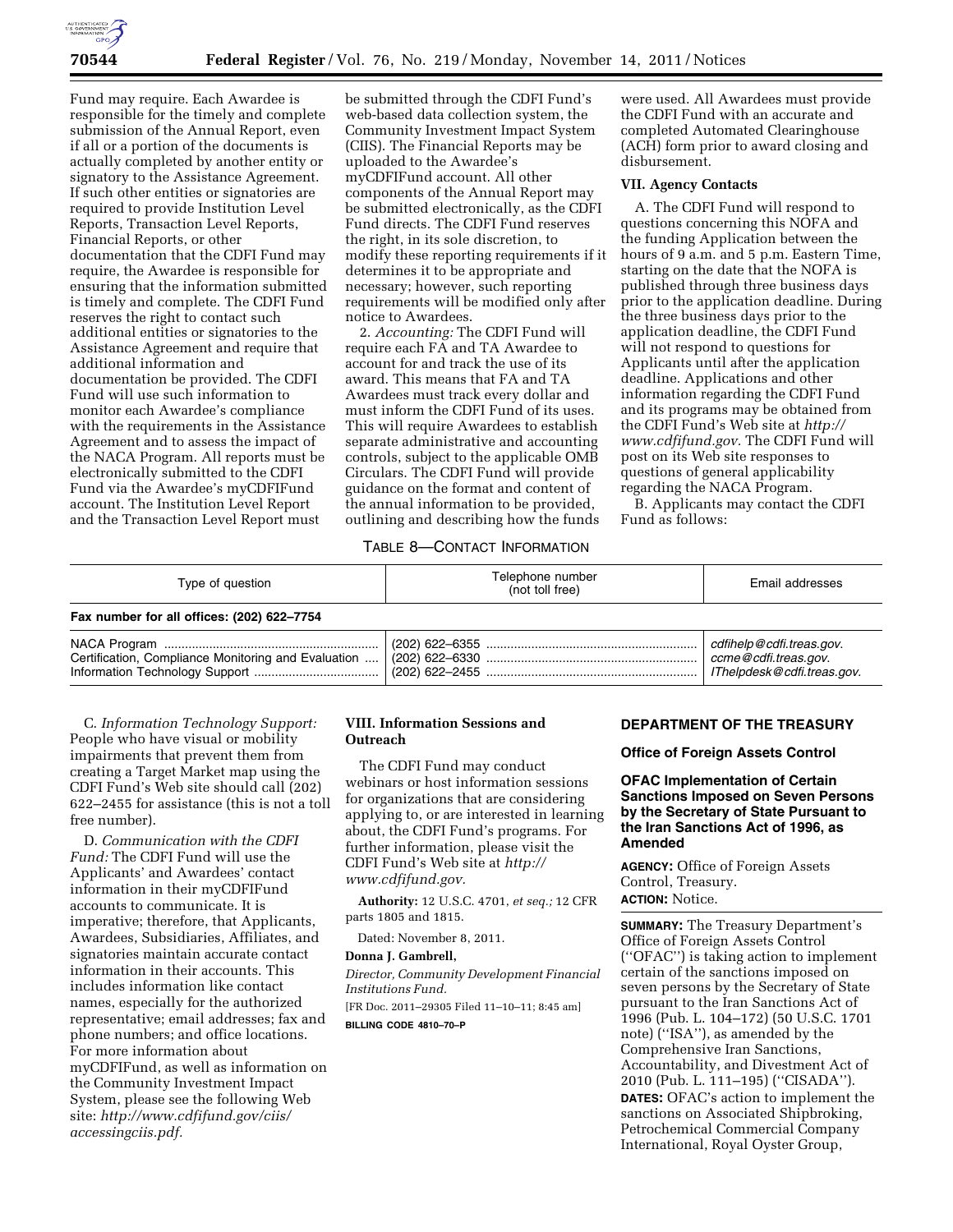Speedy Ship, and Tanker Pacific Management (Singapore) Pte. Ltd. was taken on May 24, 2011. OFAC's action to implement the sanctions on Allvale Maritime Inc. and Société Anonyme Monégasque D'Administration Maritime Et Aérienne was taken on August 26, 2011. The effective date for these actions is November 14, 2011 or the date of actual notice, whichever is earlier.

# **FOR FURTHER INFORMATION CONTACT:**

Assistant Director for Sanctions Compliance and Evaluation, Office of Foreign Assets Control, Department of the Treasury, Washington, DC 20220, tel.: (202) 622–2490.

### **SUPPLEMENTARY INFORMATION:**

#### **Electronic and Facsimile Availability**

This document and additional information concerning OFAC are available from OFAC's Web site (*[http://www.treasury.gov/offices/](http://www.treasury.gov/offices/enforcement/ofac)  [enforcement/ofac](http://www.treasury.gov/offices/enforcement/ofac)*). Certain general information pertaining to OFAC's sanctions programs also is available via facsimile through a 24 hour fax-ondemand service, tel.: (202) 622–0077.

#### **Background**

ISA, as amended by CISADA, requires the Secretary of State, pursuant to authority delegated by the President, to impose or waive sanctions on persons determined to have made certain investments in Iran's energy sector or to have engaged in certain activities relating to Iran's refined petroleum sector. Executive Order 13574 of May 23, 2011, ''Authorizing the Implementation of Certain Sanctions Set Forth in the Iran Sanctions Act of 1996, as Amended,'' requires the Secretary of the Treasury, pursuant to authority under the International Emergency Economic Powers Act (50 U.S.C. 1701– 1706), to implement certain of the sanctions imposed by the Secretary of State under ISA, as amended by CISADA.

The five ISA sanctions that the Secretary of the Treasury is responsible for implementing are: (i) With respect to section 6(a)(3) of ISA, to prohibit any United States financial institution from making loans or providing credits to a person sanctioned under ISA consistent with section  $6(a)(3)$  of ISA; (ii) with respect to section 6(a)(6) of ISA, to prohibit any transactions in foreign exchange that are subject to the jurisdiction of the United States and in which a person sanctioned under ISA has any interest; (iii) with respect to section 6(a)(7) of ISA, to prohibit any transfers of credit or payments between financial institutions or by, through, or to any financial institution, to the extent

that such transfers or payments are subject to the jurisdiction of the United States and involve any interest of a person sanctioned under ISA; (iv) with respect to section 6(a)(8) of ISA, to block all property and interests in property that are in the United States, that come within the United States, or that are or come within the possession or control of any United States person, including any overseas branch, of a person sanctioned under ISA, and provide that such property and interests in property may not be transferred, paid, exported, withdrawn, or otherwise dealt in; and (v) with respect to section 6(a)(9) of ISA, to restrict or prohibit imports of goods, technology, or services, directly or indirectly, into the United States from a person sanctioned under ISA.

The Secretary of State recently imposed ISA sanctions on eight persons. *See* 76 FR 56,866 (Sept. 14, 2011), which provides the names of the eight persons subject to sanctions, as well as a complete list of the sanctions imposed on each person. Pursuant to Executive Order 13574, the Secretary of the Treasury is responsible for implementing certain of the sanctions imposed by the Secretary of State. Accordingly, the Director of OFAC, acting pursuant to delegated authority, has taken the actions described below to implement those sanctions set forth in Executive Order 13574 with respect to the seven persons listed below. The Secretary of State did not select any of the five sanctions that the Secretary of the Treasury is responsible for implementing pursuant to Executive Order 13574 for one of the eight persons on whom she imposed sanctions, and that person is therefore not included below.

1. Allvale Maritime Inc., 80 Broad Street, Monrovia, Liberia: The Director of OFAC has prohibited United States financial institutions from making loans or providing credits totaling more than \$10,000,000 in any 12-month period to Allvale Maritime Inc. unless it is engaged in activities to relieve human suffering and the loans or credits are provided for such activities.

2. Associated Shipbroking (a.k.a. ASSOCIATED SHIPBROKING S.A.M.), Gildo Pastor Center—Block C 4.20, 7 rue du Gabian, Fontvieille MC 98000, Monaco; Web site *http:// www.associated-shipbroking.mc*: The Director of OFAC has: (a) Blocked all property and interests in property of Associated Shipbroking that are or come within the United States, or that are or come within the possession or control of any United States person, including any overseas branch, and provided that such property and interests in property may

not be transferred, paid, exported, withdrawn, or otherwise dealt in; (b) prohibited any transactions in foreign exchange that are subject to the jurisdiction of the United States and in which Associated Shipbroking has any interest; and (c) prohibited any transfers of credit or payments between financial institutions or by, through, or to any financial institution, to the extent that such transfers or payments are subject to the jurisdiction of the United States and involve any interest of Associated Shipbroking.

3. Petrochemical Commercial Company International (a.k.a. PETROCHEMICAL COMMERCIAL COMPANY INTERNATIONAL LIMITED; a.k.a. PETROCHEMICAL COMMERCIAL COMPANY INTERNATIONAL LTD; a.k.a. PETROCHEMICAL TRADING COMPANY LIMITED; a.k.a. ''PCCI''), P.O. Box 261539, Jebel Ali, Dubai, United Arab Emirates; 41, 1st Floor, International House, The Parade, St. Helier JE2 3QQ, Jersey; Ave. 54, Yimpash Business Center, No. 506, 507, Ashkhabad 744036, Turkmenistan; No. 21 End of 9th St, Gandi Ave, Tehran, Iran; 21, Africa Boulevard, Tehran, Iran; Registration ID 77283 (Jersey); all offices worldwide: The Director of OFAC has: (a) Blocked all property and interests in property of Petrochemical Commercial Company International that are or come within the United States, or that are or come within the possession or control of any United States person, including any overseas branch, and provided that such property and interests in property may not be transferred, paid, exported, withdrawn, or otherwise dealt in; (b) prohibited any transactions in foreign exchange that are subject to the jurisdiction of the United States and in which Petrochemical Commercial Company International has any interest; and (c) prohibited any transfers of credit or payments between financial institutions or by, through, or to any financial institution, to the extent that such transfers or payments are subject to the jurisdiction of the United States and involve any interest of Petrochemical Commercial Company International.

4. Royal Oyster Group, ROG Corporate Office, Royal Oyster General Trading LLC, P.O. Box 34299, Dubai, United Arab Emirates; Web site *[www.oystersgroup.com:](http://www.oystersgroup.com)* The Director of OFAC has: (a) Blocked all property and interests in property of Royal Oyster Group that are or come within the United States, or that are or come within the possession or control of any United States person, including any overseas branch, and provided that such property and interests in property may not be